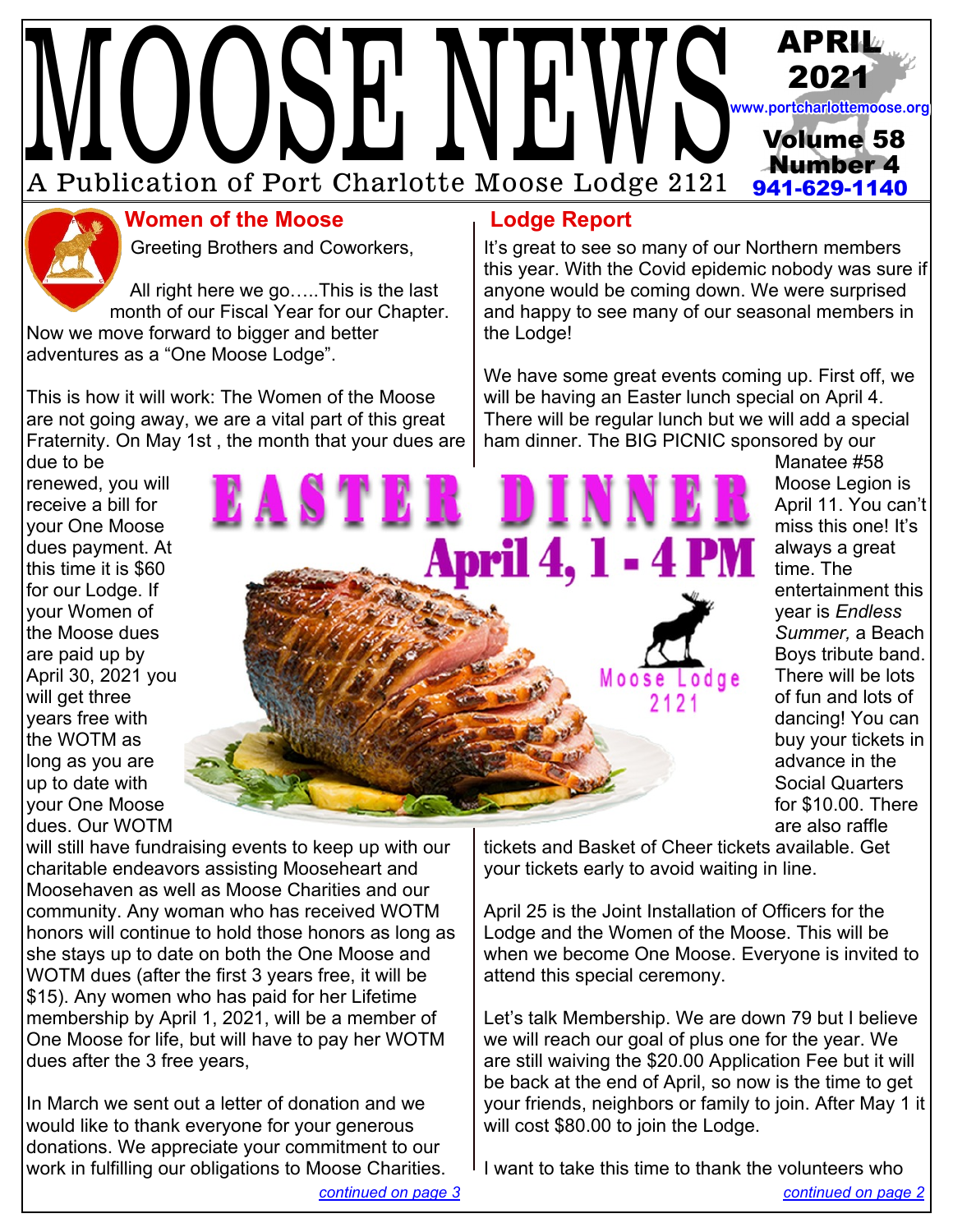April 2021

# MOOSE NEWS

# [Port Charlotte Lodge 2121](http://www.portcharlottemoose.org)

### <span id="page-1-0"></span>**The Lodge Report…** *continued from page 1*

helped out with the Hog Roast. It was a big success thanks to the volunteers who showed up to lend a hand. Thanks to Jeff for his help with cooking the main event. That is what makes our functions successful. When everyone works together to raise money for our charities, it not only helps the Lodge but it also gives you something to be proud of.

If anyone would like to volunteer, please see any Officer of the Lodge or go to the office and leave your name and number. Volunteering is the core of our Lodge success. Please find some time to help out in any way you can.

Fraternally, a Lodge member

# **Welcome New Members of Lodge 2121–**

| James R Chisholm         | Jeffrey Crone        | John Dyer Farris    |  |  |
|--------------------------|----------------------|---------------------|--|--|
| Merritt G Herpst         | <b>Karl Krebiehl</b> | Robert Kowanko      |  |  |
| <b>Robert Laurie</b>     | David J Moran        | Sean O'malley       |  |  |
| <b>Robert Richardson</b> | <b>Carlos Ruiz</b>   | John W Sargent      |  |  |
| <b>Teven T Vinci</b>     | <b>Terry Judd</b>    | <b>Andrew Meleo</b> |  |  |
| Joseph Nikolaus          |                      |                     |  |  |

## **Lodge Officer Elections**

Elections for the following positions on the Board of Officers are scheduled for Thursday, April 8.

# **President, Vice President, Chaplain, Treasurer, and two Trustees**

The polls will be open from 12- 4 PM and again from 5:30 to 6:45 PM. You must present your membership card indicating paid-up dues in order to cast a ballot.



# **Installation of New Officers**

All newly elected officers will be installed at 1 PM on Sunday April 27. Chapter officers will be installed first, followed by the LOOM officers elected on April 8.

# **Senior Regent:Joanne Dauer Treasurer: Linda Catauro Secretary:Jean Louis Fisher**

All are invited to the ceremony. There will be alight lunch afterwards.

|                                    | <b>Lodge Officers</b>              |
|------------------------------------|------------------------------------|
|                                    | Governor: Steve Snedeker           |
|                                    | Jr. Governor: Ron Anderson         |
|                                    | Prelate: Tom Haase                 |
|                                    | Treasurer: Kevin Woods             |
|                                    | 1-Year Trustee: Paul Jackomin, Sr. |
|                                    | 2-Year Trustee: David Jones, Jr.   |
| 3-Year Trustee: Mike Schabel       |                                    |
| Jr. Past Governor: Patrick Russell |                                    |
| Administrator: vacant              |                                    |
|                                    | <b>Chapter Officers</b>            |
|                                    | Sr. Regent: Sharen Reardon         |
|                                    | Jr Regent: Rose Herman             |
|                                    | Jr Grad Regent Joyce Walukiewicz   |
|                                    | Recorder: Linda Catauro            |
| Secretary/Treasurer: Laurie Nelson |                                    |

### **WOTM Chairman**

| Membership<br>Retentiont:               | <b>Margaret Rose</b> |
|-----------------------------------------|----------------------|
| <b>Community Service: Denise Ernest</b> |                      |
| Activities & Sports: Joanne Dauer       |                      |
| Mooseheart & Sue Howell<br>Moosehaven:  |                      |
| Higher Degree: Elaine Dougan            |                      |



**Sunday: 2 - 5 PM Monday: Jam Band 6-9 PM Tuesday 5-8 PM Thursday: Karaoke 6-9 PM Friday: 6 - 10 PM Saturday: 5 - 8 PM**



| <b>LOOM</b> meets        | <b>WOTM</b> meets                                              | <b>Moose Legion meets</b> |
|--------------------------|----------------------------------------------------------------|---------------------------|
| Thursday, April 8, 2021  | Wednesday, April 7, 2021                                       | Wednesday, April 14, 2021 |
| Thursday, April 22, 2021 | Wednesday, April 21, 2021                                      | Wednesday, May 12, 2021   |
| 7:00 PM                  | New Member Orientation @ 5 PM Apr 7<br>Chapter meeting 7:00 PM | 6:00 PM                   |